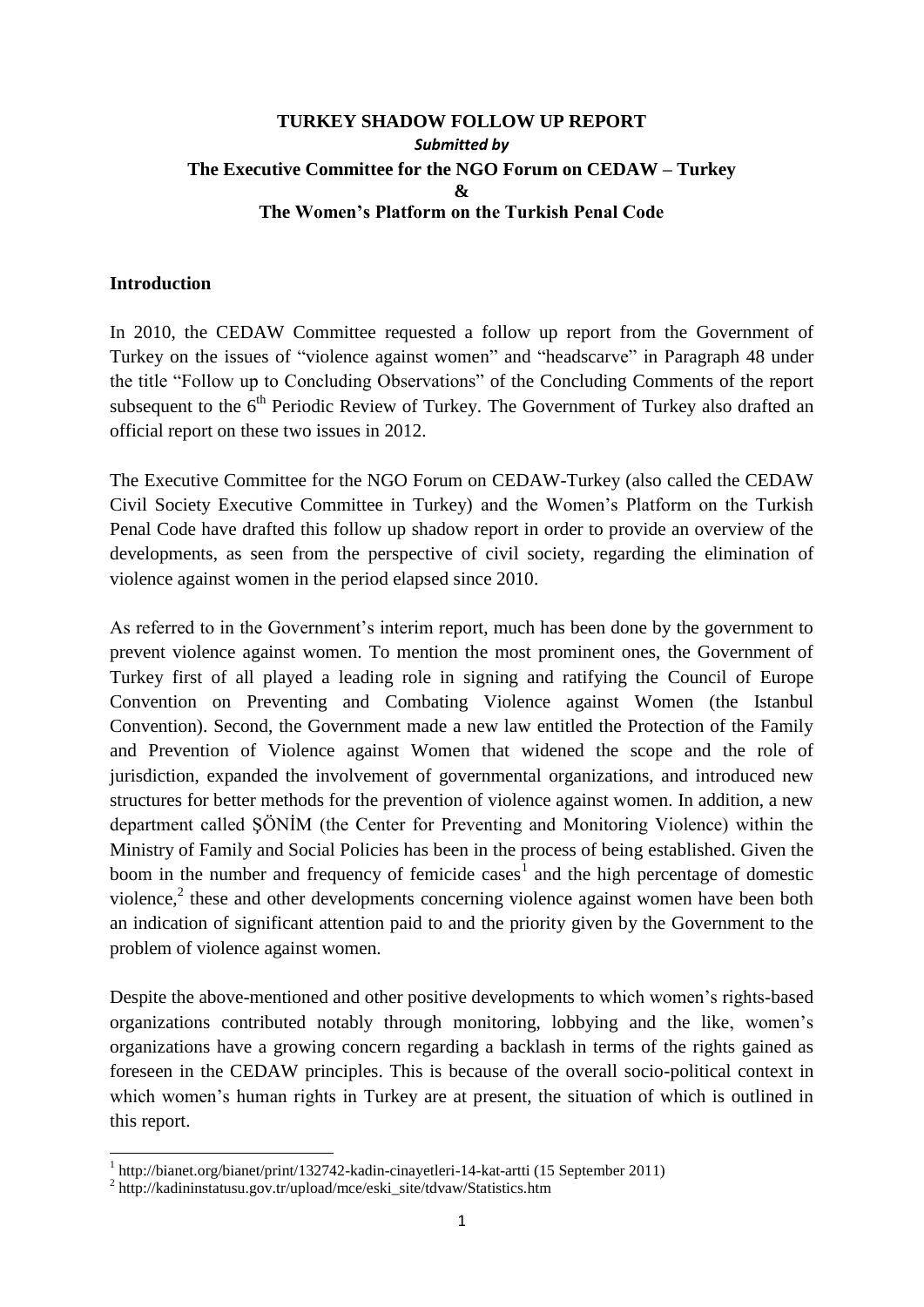#### **Relevant articles:**

## **CEDAW Convention Articles 2.f, and 5 (elimination of prejudices and cultural practices), 10, 12:**

### **Concluding Comments Paragraphs 20 and 21 under the heading "Stereotypes, Cultural Practices":**

The 2010 Shadow Report submitted to the CEDAW Committee by the Executive Committee for NGO Forum on CEDAW – Turkey and the Women's Platform on the Turkish Penal Code underscored two major root causes for the inadequacies in the elimination of all forms of discrimination against women in Turkey:

## *a) Increasing conservatism and the conservative discourse and policies employed by the government*

# *b) The insufficiency of political commitment for the elimination of all forms of discrimination against women*

The same report argued that while there were still shortcomings in legislation, the main problem with legal regulations resulted from problems involved in their implementation, which in turn stemmed from the insufficiency of political will and commitment to address the issue. Furthermore, the report exposed the social policies, starting out with the constitutional amendment in 2010 which identified women as a vulnerable group alongside children, the elderly and the disabled, restricting women's participation in public life, confining them to traditional family roles and care responsibilities, and envisioning and enacting policies to increase social welfare via confining women to the familial and domestic sphere.

In the two years elapsed since the 2010 shadow report, our criticism of the government and its policies have crystallized. Therefore, we have to reiterate the same concerns and criticisms. The exemplar of such crystallization was the changing of the name of the Women's Ministry to the Ministry of Family and Social Policies, as women are no longer even named in the discussion. Furthermore, many of the concurrent changes affecting women's social status have resulted in alarming backlashes as opposed to advancements in women's rights. For example, the reforms in the education system have pulled the age of starting primary school down to 5, allowing students to continue schooling at religious schools after the first four years and making the last four years of the 12 year compulsory schooling discontinuous. While women's organizations demand for 12 years of mandatory and uninterrupted education remains unmet, this education policy threatens to increase discrimination against girl children, decrease girls schooling rates, directs girl children to only religious education, and/or causes girl children to be homeschooled, thus indirectly resulting in the establishment of a public order structured around gender segregation, and gender-based discrimination thereof.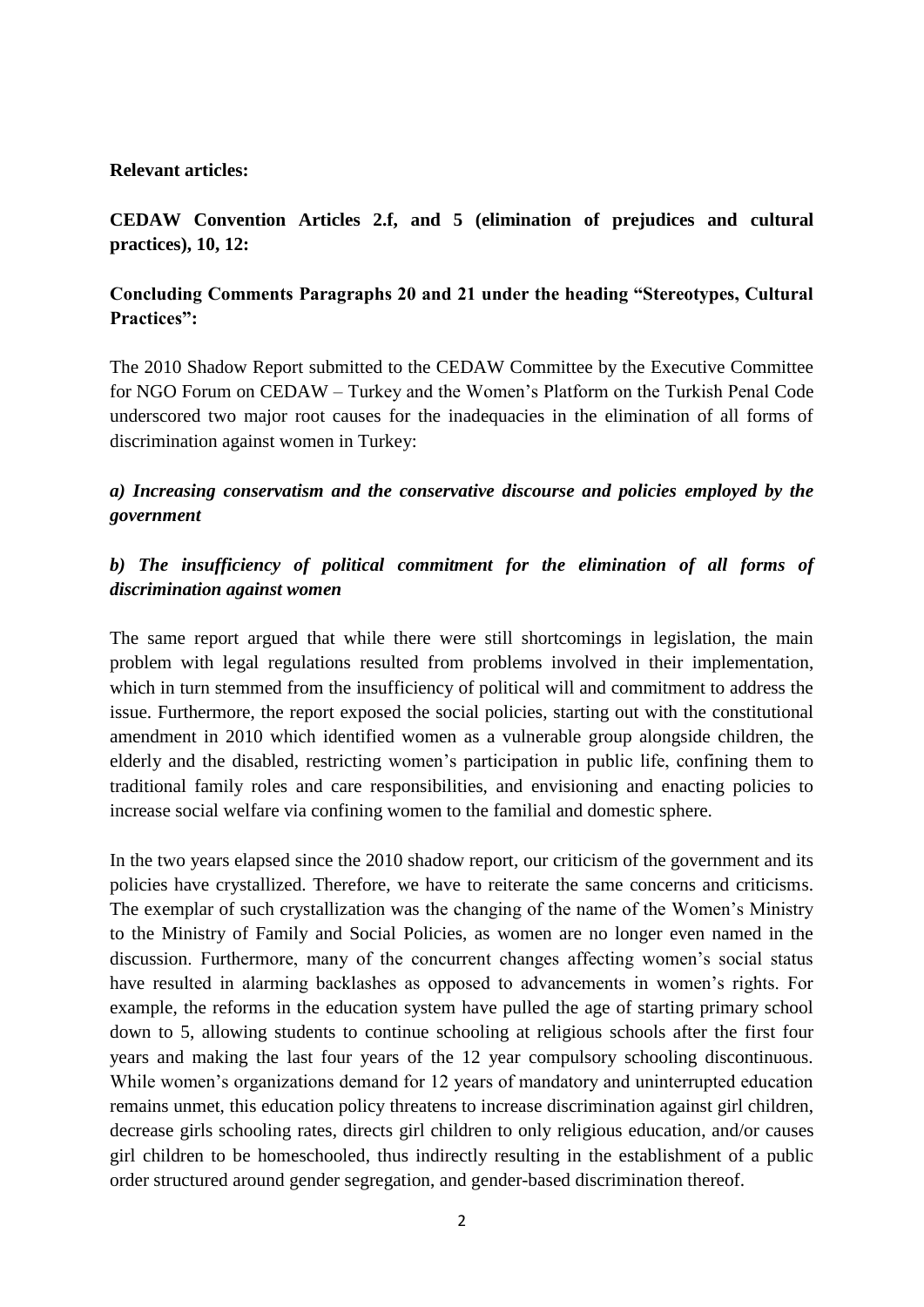Furthermore, within the contexts of increasing conservatism and the dominant patriarchal discourse, women's human rights are being sidelined and contested on the basis of religious values rather than being promoted as inalienable rights. It is possible to enumerate many examples of this phenomenon. However, the most crystallized debate in this connection took place with the government's attempt to ban abortion. Although abortion has been safeguarded as a reproductive right since 1983, the debate on its banning was justified on the basis of male dominant religious values.

The prime minister, who stated that women and men were not equal at a meeting with women's organizations on the same day when Turkey was under review by the CEDAW Committee at the UN Headquarters in July 2010, has claimed at the 2012 International Population and Development Conference organized by the UNFPA and the European Parliamentarians Forum that abortion was murder. Women's rights advocates who have taken a stance in this abortion debate have been declared murder advocates. While the process for changing the abortion laws remains scheduled for the fall when parliament resumes, the overall backlash regarding women's rights and the tendency to shift the women's human rights paradigm from a human rights axis to a traditional religious values framework and a conservative patriarchal family and social order axis is alarming.<sup>3</sup>

Another visible outcome of the increasing conservatism is the state's increasingly blatant attempt to intervene with women's right to make decisions regarding their own bodies. Since the prime minister asked women to bear at least 3 children in his speech on International Women's Day in 2008, the government has been propagating that women should have more children. Furthermore, the state is also imposing decisions regarding how women are to deliver these three children. The Ministry of Health, which sought to limit the widespread amount of C-section births, has found a remedy by penalizing doctors who perform a Csection "unless it is necessary". In a parallel control mechanism, pregnancy tests and morning after pills have become subject to tracking, and women's access to both have been regulated by what could be deemed moral restrictions.

#### **A Review of Developments around the Issue of Violence against Women**

#### **Relevant articles:**

**CEDAW Committee General Recommendation no. 19 and Articles 2 (e, f), 3, 4 (2), 5, 10, 11/2 (a, d), 12/1, 14/2 (b, c, h), 16/1** 

## **Concluding Comments Paragraphs 22, 23, 24 under the heading "Violence against Women"**

The most important development around the issue of eliminating violence against women, which was a major component of the government report, is the new Law on the Protection of

 3 http://www.wwhr.org/category/news/32989/rights-activist-ilkkaracan-abortion-bans-hurt-poor-women-most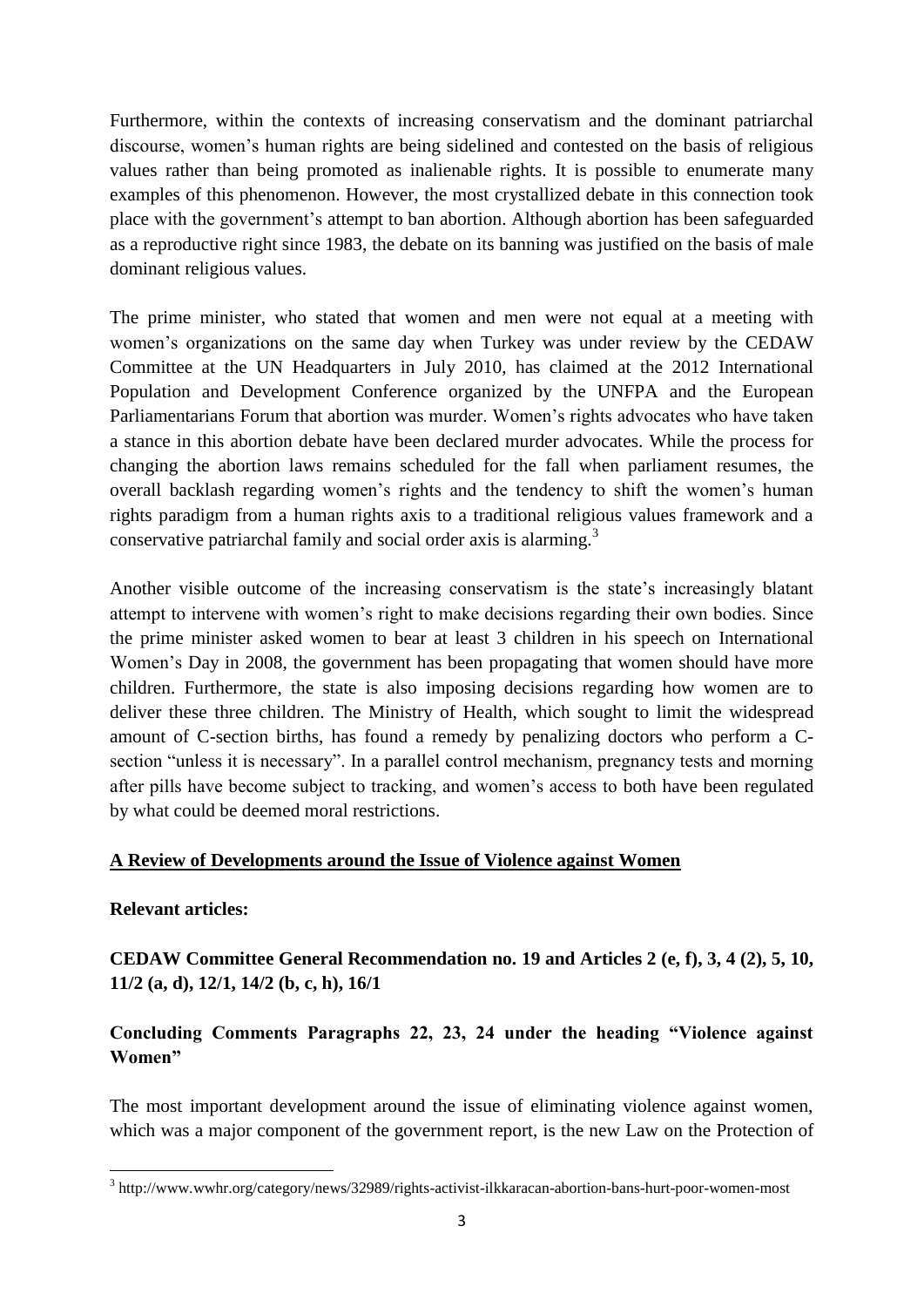the Family and the Prevention of Violence against Women. The shortcomings of the legislation and the lawmaking process are delineated below:

- The law-making process entailed the participation of women's rights organizations. However, neither the draft law that women's rights organizations prepared with consideration of the inadequacies of the previous law no. 4320 on the Protection of the Family and its implementation nor their nonnegotiable demands were finally taken into consideration by the Ministry of Family and Social Policy in the process. Instead, women's organizations proposals were restructured by the Ministry in accordance with the conservative policies of the government. When women's organizations voiced this concern, they were unable to get any substantial response from the Ministry. Due to the Ministry's tenacious approach to treating women's organizations as a bureaucratic institution within the state hierarchy and the Ministry's discriminatory stance by disregarding women's right to make decisions concerning their bodies in the abortion ban attempt, women's organizations have decided to abstain from participating in the process of the drafting of the bylaw of shelters.
- One of the most significant problems with the law that should combat violence against women is the name of the law as it was passed in the parliament. The law was initially entitled the "Law on the Protection of Women and Family Members from Violence". The cabinet, however, changed the name of the draft law and requested only the inclusion of "protection of the family" in the title. This title led to the gravest drawback, because it was a message to judges that they "first protect the family, ensuring that the woman succumbs even if she faces violence so she does not jeopardize the unity of the family". To give a more concrete example, in a trial in which one of the authors of this report served as a lawyer, in which the lawyer objected the ruling with the reason that the decree should make reference to the CEDAW and abide by its principles. As a response to her objection, the family court judge stated, "the priority is on the protection of the family".
- The principle of "gender equality" was left out of the principles of the law, on the grounds that this might also apply to LBGT individuals. This was instead replaced by the following statement: "In the provision of support and services to victims of violence, a human rights-based and gender equality sensitive approach in line with the principles of the social state is adopted in a fair, effective and swift manner."
- The term "sexual orientation and sexual identity," which would enable the protection of LGBT individuals as proposed by women's organizations and made reference to in the Istanbul Convention, was not included in the legislation text.
- Women and children's access to justice is obstructed by practices such as forcing sexual violence victims to undergo gynecological and psychological examinations, forcing a 3.5 year old victim to testify at trial, and the denial of non-public cases and trials to protect the right to privacy.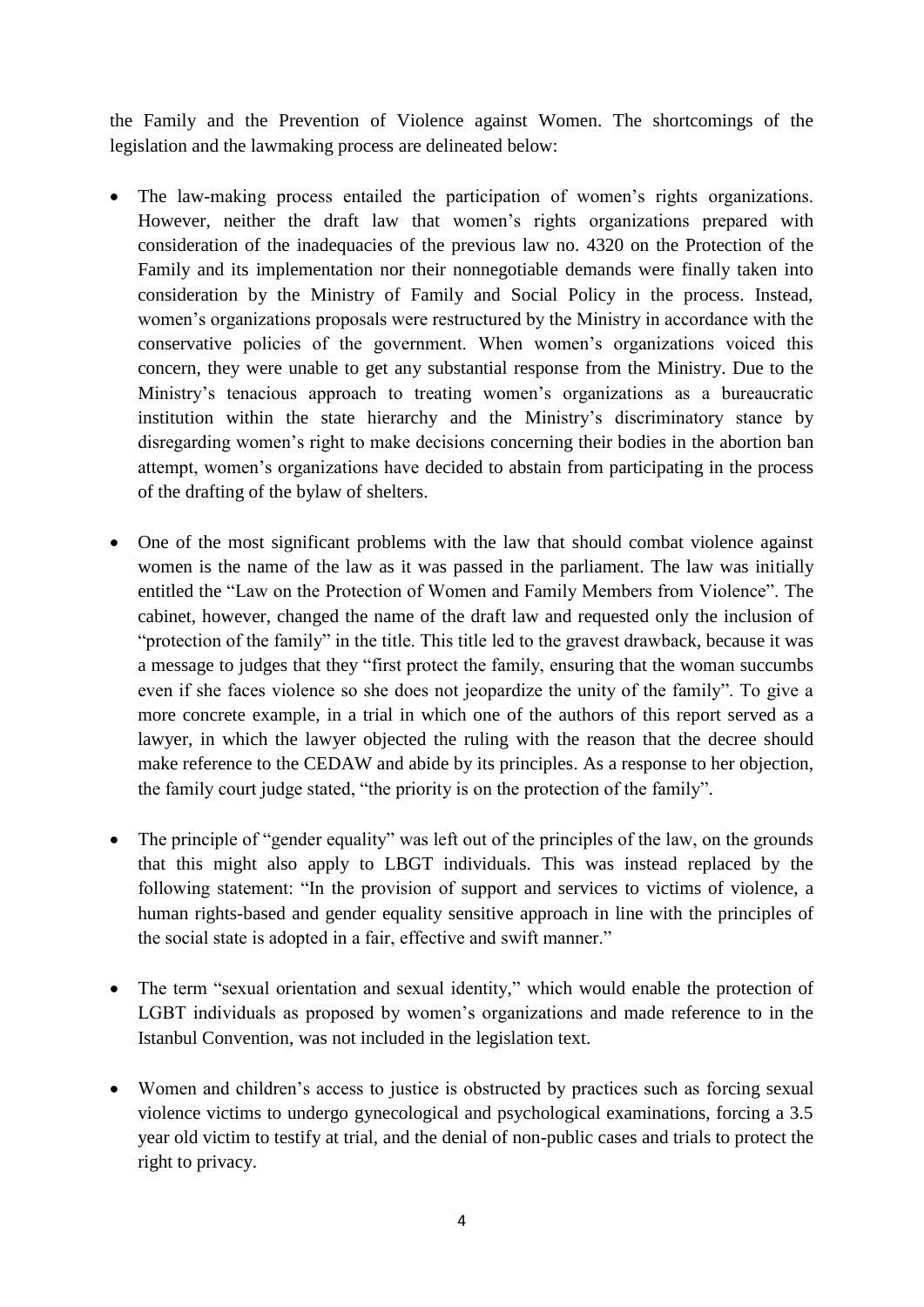- Even though the law made reference to the Istanbul Convention grounded in CEDAW principles, the prohibition of reconciliation and mediation was not included in the text. As such, the reconciliation proposals and mediation efforts of security forces, civilian authorities, prosecutors, lawyers and judges were legitimized.<sup>4</sup> It is possible to find examples of reconciliation and meditation attempts in cases of violence against women in the media; however, an even more disconcerting development is the proposal in a report published by the Supreme Council of Judges and Public Prosecutors to address domestic violence as a crime prosecuted upon complaint in the context of the relevant article of the Turkish Penal Code. 5
- The jurisdiction of both civilian authorities and security forces was left ambivalent, with abstract definitions such as "appropriate measures" and "in cases where the delay is deemed problematic". For instance, during the drafting of the present report, on June 19, 2012, Mahmure Karakule was murdered at the age of 19 by her husband. She had been married when she was 13, had two children aged 5 and 18 months, and was pregnant again when she was murdered. She was constantly being subject to physical domestic violence. On the day she was killed, her neighbors called the police due to the husband's ongoing violence throughout the day, but the police who came to the house left without any intervention. Later her husband aged 31 killed Mahmure, stabbing her 47 times. The husband indicated that he killed his wife because she did not cook the meal he requested; the police attempted to justify their failure to intervene by saying Mahmure did not report the violence and did not request protection.<sup>6</sup> Research conducted throughout Turkey with a representative sample indicates that the rate of child brides (early marriage under the age of 18) is as high as  $40\%$ .<sup>7</sup> Considering the fact that every day at least two women are killed with flimsy excuses in Turkey, we must strongly reemphasize that any shortcoming, loophole or ambiguity in the law costs women's lives.
- Even in cases where a protection order is issued, it often falls short of ensuring security of women due to shortcomings in implementation. In cases of complaints of violations of the order, the judiciary falls short in meeting the mandate of the law. The prosecution process remains lengthy, sometimes concluding only after the restraining order has expired. Even though the new law has been in effect since March 2012, no conviction of violations has been reported in the media.
- While it is essential that court officials who make decisions on violence against women should receive on-the-job training and those who are studying law should receive credible information about gender equality, CEDAW and violence as part of their university curriculum, the law in question introduces neither mandatory training nor an initiative to include the relevant curricula in law faculties under the Council of Higher Education.

**.** 

<sup>4</sup> http://www.wwhr.org/category/news/32989/rights-activist-ilkkaracan-abortion-bans-hurt-poor-women-most

<sup>5</sup> http://bianet.org/bianet/insan-haklari/137802-hsyk-niye-siddet-barindiran-aileyi-koruyor

<sup>6</sup> http://www.radikal.com.tr/Radikal.aspx?aType=RadikalEklerDetayV3&ArticleID=1094602&CategoryID=77

<sup>7</sup> http://www.sabancivakfi.org/page/child-brides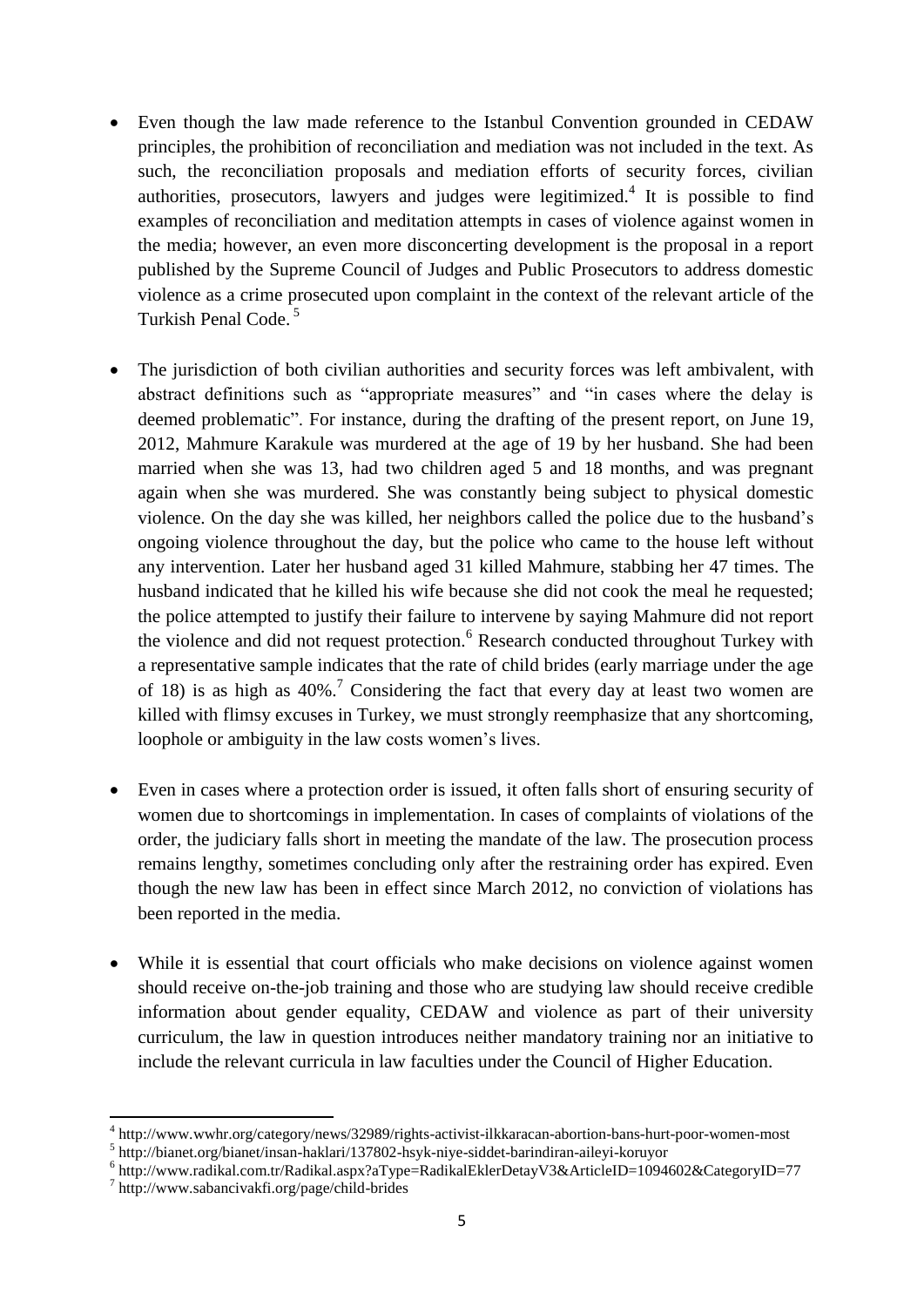- The establishment, organization, staff and timeline of the "violence monitoring and prevention centers", a novel structure in the law, was left up in the air without specification. Although it was imperative that the centers we demanded operate 24 hours per day, 7 days per week, with a one-door system established immediately, the law foresees that these centers be established over the course of two years, only as a pilot project. Furthermore, the centers of the General Directorate of Social Services, which in the past used to provide counseling and shelter services for women subjected to violence, have been closed down, and the staff, who had accumulated knowledge and experience in the field, have been appointed to other posts. The unsystematic dissolution of the already insufficient personnel into a restructured organization without necessary infrastructure remains a worrisome development.
- Women's organizations' appeal to act as intervening parties in the cases of violence against women and femicide cases was denied. Instead, the Ministry of Family and Social Policy has been designated the intervening party. The rejection of women's organizations' demand for intervention implies the forestalling of appeals as well as the application to international courts of femicide cases.
- Our proposal for an indefinite protection order was not included in the law. Currently, the protection order is issued for only a limited amount of time, and the aggrieved party must reapply to renew the order at the end of the term.
- The childcare support for women who obtain a protection order was limited to only a brief period. Since there is no obligation for workplaces with fewer than 150 women employees to open daycare centers, childcare remains an important obstacle for women who have been subject to violence as they strive to start a new life by participating in work life. Thus, many women are forced to return to the house where they were subject to violence.
- Even though the Law on the Protection of the Family and the Prevention of Violence against Women seems to bring many innovations on paper, there are numerous problems in implementation. For instance, one of the most substantial issues for concern is that civilian authorities, who are ascribed with a great deal of responsibility by law, remain unknowledgeable about the issue, and women who apply to these authorities cannot benefit completely from their legal rights. Furthermore, the fact that women's applications for temporary financial support from district governorships are rejected due to place of residency issues while they stay at a shelter signifies that the pledged economic support is not, in reality, provided. Additionally, it has been observed that relevant judicial units and security forces still violate a number of principles, in particular that of confidentiality.
- According to Municipal Law no. 5393, dated 2005 (article 14.a), municipalities with a population over 50000 are required to open a shelter. According to the straightforward reading of the law, there should have been at least 197 shelters, and according to the EU